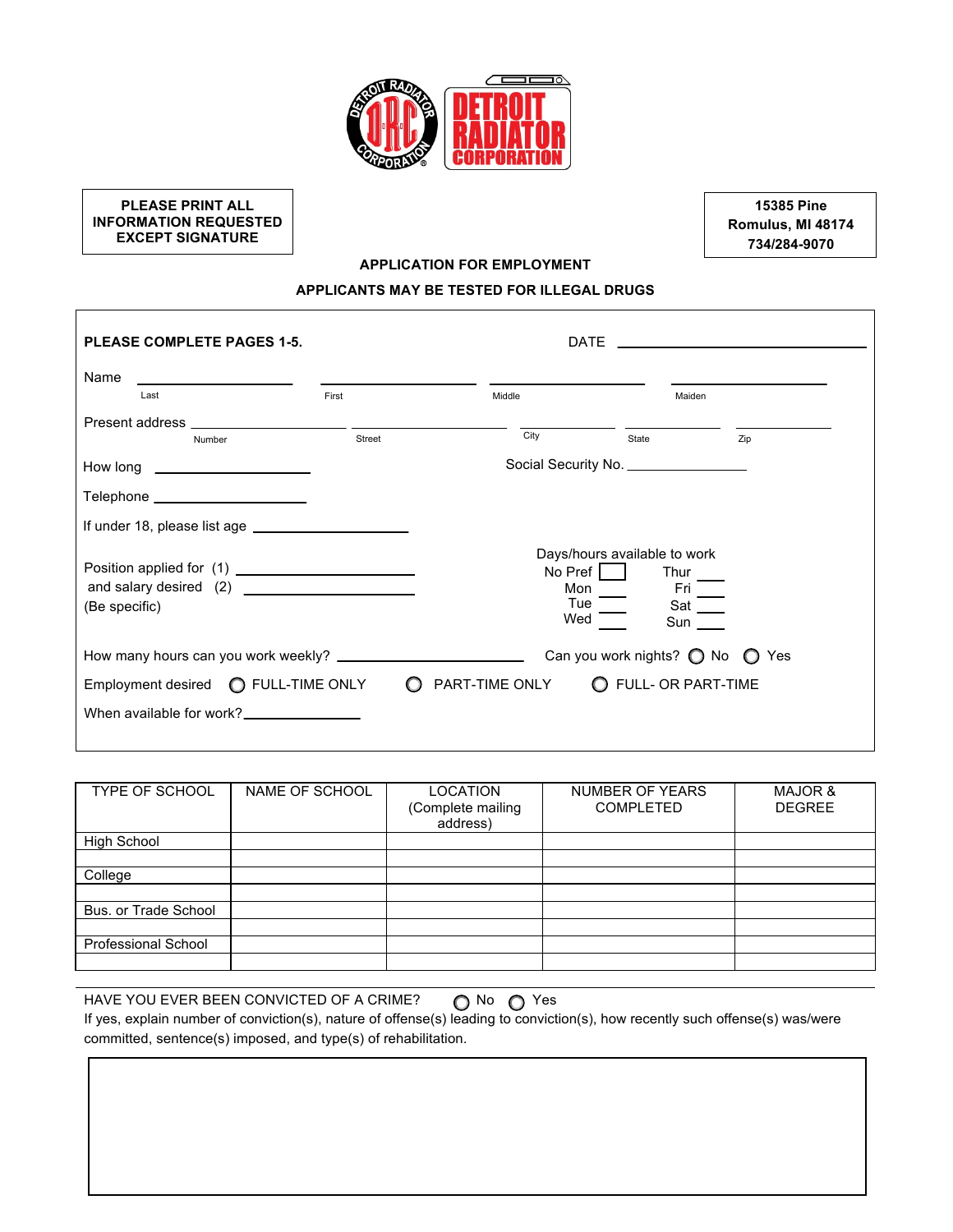## **APPLICATION FOR EMPLOYMENT**

|                                         | What is your means of transportation to work? __________________________________                                                                                                                                                                              |                                                                                                                      |
|-----------------------------------------|---------------------------------------------------------------------------------------------------------------------------------------------------------------------------------------------------------------------------------------------------------------|----------------------------------------------------------------------------------------------------------------------|
| Expiration date _______________________ |                                                                                                                                                                                                                                                               | Chauffeur                                                                                                            |
|                                         | Have you had any accidents during the past three years? $\bigcirc$ Yes $\bigcirc$ No<br>How many?                                                                                                                                                             | <u> 1999 - Johann Barbara, politik eta politik eta politik eta politik eta politik eta politik eta politik eta p</u> |
|                                         | Have you had any moving violations during the past three years? $\bigcirc$ Yes $\bigcirc$ No<br>How many?                                                                                                                                                     |                                                                                                                      |
|                                         | Please list two references other than relatives or previous employers.                                                                                                                                                                                        |                                                                                                                      |
| Name                                    | Name<br><u> 1989 - Andrea Albert III, poet e poet e provincia e a provincia e a provincia e a provincia e a provincia e</u>                                                                                                                                   |                                                                                                                      |
| Position                                | Position                                                                                                                                                                                                                                                      |                                                                                                                      |
| Company                                 | Company                                                                                                                                                                                                                                                       |                                                                                                                      |
| Address                                 | Address                                                                                                                                                                                                                                                       |                                                                                                                      |
|                                         |                                                                                                                                                                                                                                                               |                                                                                                                      |
| Telephone                               | Telephone                                                                                                                                                                                                                                                     |                                                                                                                      |
|                                         | An application form sometimes makes it difficult for an individual to adequately summarize a complete background. Use the<br>space below to summarize any additional information necessary to describe your full qualifications for the specific position for |                                                                                                                      |
|                                         |                                                                                                                                                                                                                                                               |                                                                                                                      |
|                                         |                                                                                                                                                                                                                                                               |                                                                                                                      |
|                                         |                                                                                                                                                                                                                                                               |                                                                                                                      |
|                                         |                                                                                                                                                                                                                                                               |                                                                                                                      |
| which you are applying.                 |                                                                                                                                                                                                                                                               |                                                                                                                      |
|                                         |                                                                                                                                                                                                                                                               |                                                                                                                      |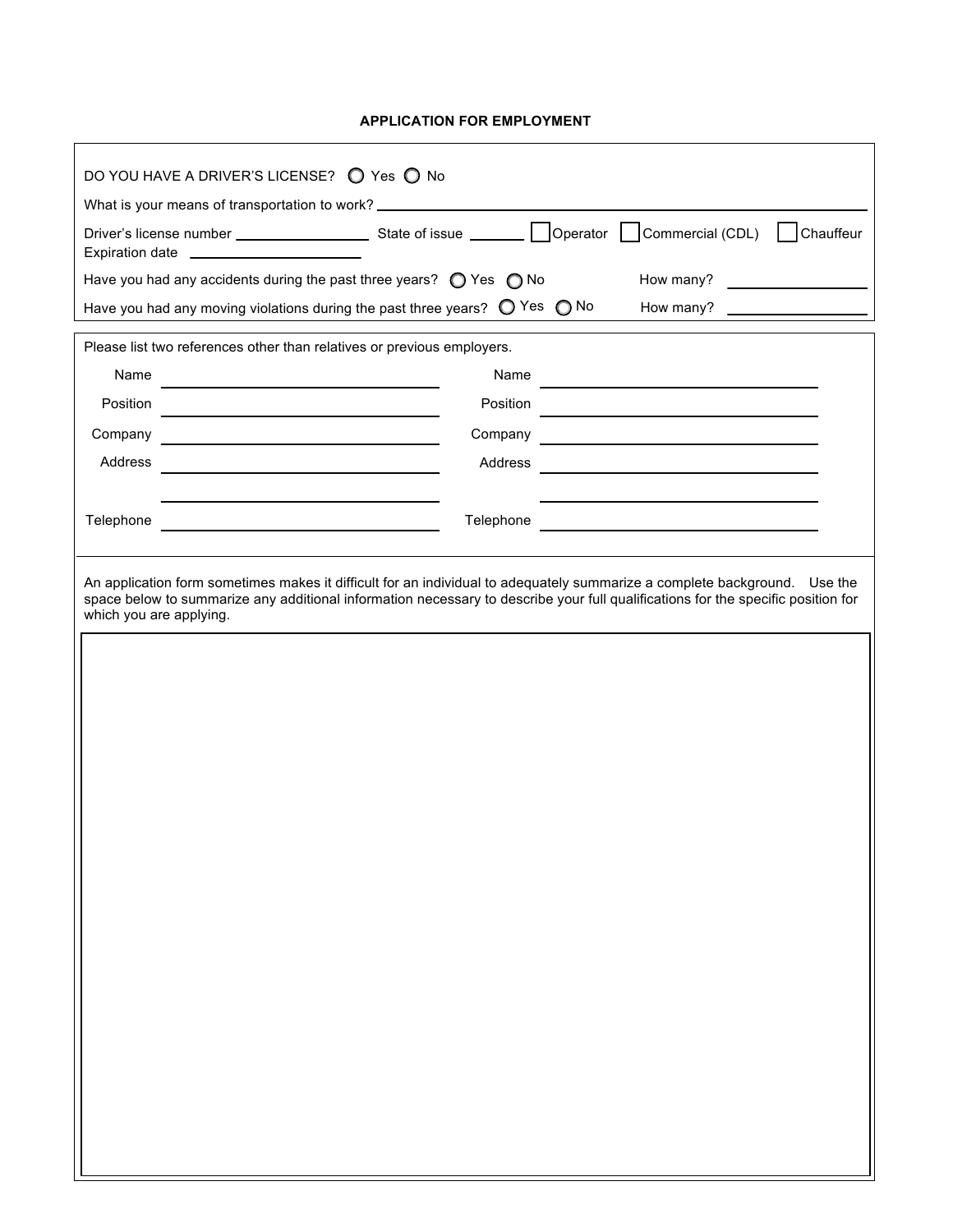### **APPLICATION FOR EMPLOYMENT**

|                                                                                                                                                                                                                      |  | <b>MILITARY</b>     |                |                         |               |
|----------------------------------------------------------------------------------------------------------------------------------------------------------------------------------------------------------------------|--|---------------------|----------------|-------------------------|---------------|
| HAVE YOU EVER BEEN IN THE ARMED FORCES?                                                                                                                                                                              |  | $\bigcirc$ Yes      | $\bigcirc$ No  |                         |               |
| ARE YOU NOW A MEMBER OF THE NATIONAL GUARD?                                                                                                                                                                          |  |                     | $O$ Yes $O$ No |                         |               |
| Discharge Date ____________                                                                                                                                                                                          |  |                     |                |                         |               |
| Work<br>Please list your work experience for the past five years beginning with your most recent job held.<br>If you were self-employed, give firm name. Attach additional sheets if necessary.<br><b>Experience</b> |  |                     |                |                         |               |
| Name of employer<br>Address                                                                                                                                                                                          |  | supervisor          | Name of last   | <b>Employment dates</b> | Pay or salary |
| City, State, Zip CodeA                                                                                                                                                                                               |  |                     |                | From                    | Start         |
| Phone number                                                                                                                                                                                                         |  |                     |                | To                      | Final         |
|                                                                                                                                                                                                                      |  | Your last job title |                |                         |               |
| Reason for leaving (be specific)                                                                                                                                                                                     |  |                     |                |                         |               |
|                                                                                                                                                                                                                      |  |                     |                |                         |               |
| Name of employer                                                                                                                                                                                                     |  | supervisor          | Name of last   | Employment dates        | Pay or salary |
| Address                                                                                                                                                                                                              |  |                     |                | From                    | Start         |
| City, State, Zip CodeA                                                                                                                                                                                               |  |                     |                | To                      | Final         |
| Phone number                                                                                                                                                                                                         |  | Your Last Job Title |                |                         |               |
| Reason for leaving (be specific)                                                                                                                                                                                     |  |                     |                |                         |               |
| List the jobs you held, duties performed, skills used or learned, advancements or promotions while you worked at this company.                                                                                       |  |                     |                |                         |               |
|                                                                                                                                                                                                                      |  |                     |                |                         |               |
|                                                                                                                                                                                                                      |  |                     |                |                         |               |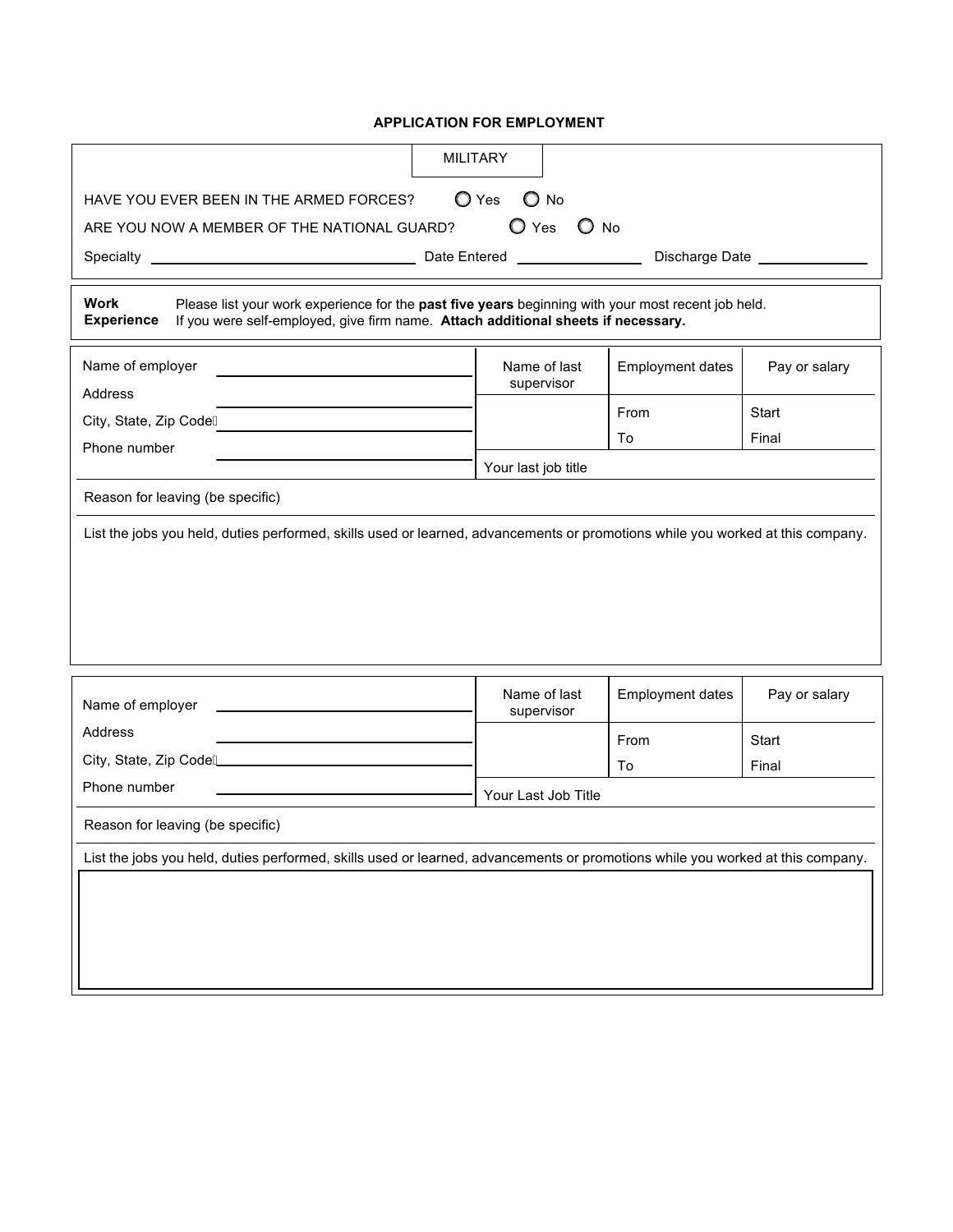### **APPLICATION FOR EMPLOYMENT**

٦

| held. If you were self-employed, give firm name. Attach additional sheets if necessary.<br>experience                          |                            |                  |               |  |
|--------------------------------------------------------------------------------------------------------------------------------|----------------------------|------------------|---------------|--|
| Name of employer                                                                                                               | Name of last<br>supervisor | Employment dates | Pay or salary |  |
| Address                                                                                                                        |                            | From             | Start         |  |
| City, State, Zip CodeÁ                                                                                                         |                            | To               | Final         |  |
| Phone number                                                                                                                   | Your last job title        |                  |               |  |
| Reason for leaving (be specific)                                                                                               |                            |                  |               |  |
| List the jobs you held, duties performed, skills used or learned, advancements or promotions while you worked at this company. |                            |                  |               |  |
|                                                                                                                                |                            |                  |               |  |
|                                                                                                                                |                            |                  |               |  |
|                                                                                                                                |                            |                  |               |  |
|                                                                                                                                |                            |                  |               |  |
|                                                                                                                                |                            |                  |               |  |
|                                                                                                                                |                            |                  |               |  |
|                                                                                                                                |                            |                  |               |  |
|                                                                                                                                |                            |                  |               |  |
|                                                                                                                                | Name of last               | Employment dates | Pay or salary |  |
|                                                                                                                                | supervisor                 |                  |               |  |
|                                                                                                                                |                            | From             | Start         |  |
|                                                                                                                                |                            | To               | Final         |  |
|                                                                                                                                | Your last job title        |                  |               |  |
| Reason for leaving (be specific)                                                                                               |                            |                  |               |  |
|                                                                                                                                |                            |                  |               |  |
| List the jobs you held, duties performed, skills used or learned, advancements or promotions while you worked at this company. |                            |                  |               |  |
|                                                                                                                                |                            |                  |               |  |
|                                                                                                                                |                            |                  |               |  |
|                                                                                                                                |                            |                  |               |  |
|                                                                                                                                |                            |                  |               |  |
| Name of employer<br>Address<br>City, State, Zip CodeÁ<br>Phone number                                                          |                            |                  |               |  |

| May we contact your present employer?                                   | $O$ Yes $O$ No |
|-------------------------------------------------------------------------|----------------|
| Did you complete this application yourself $\bigcirc$ Yes $\bigcirc$ No |                |
| If not, who did?                                                        |                |

 $\Gamma$